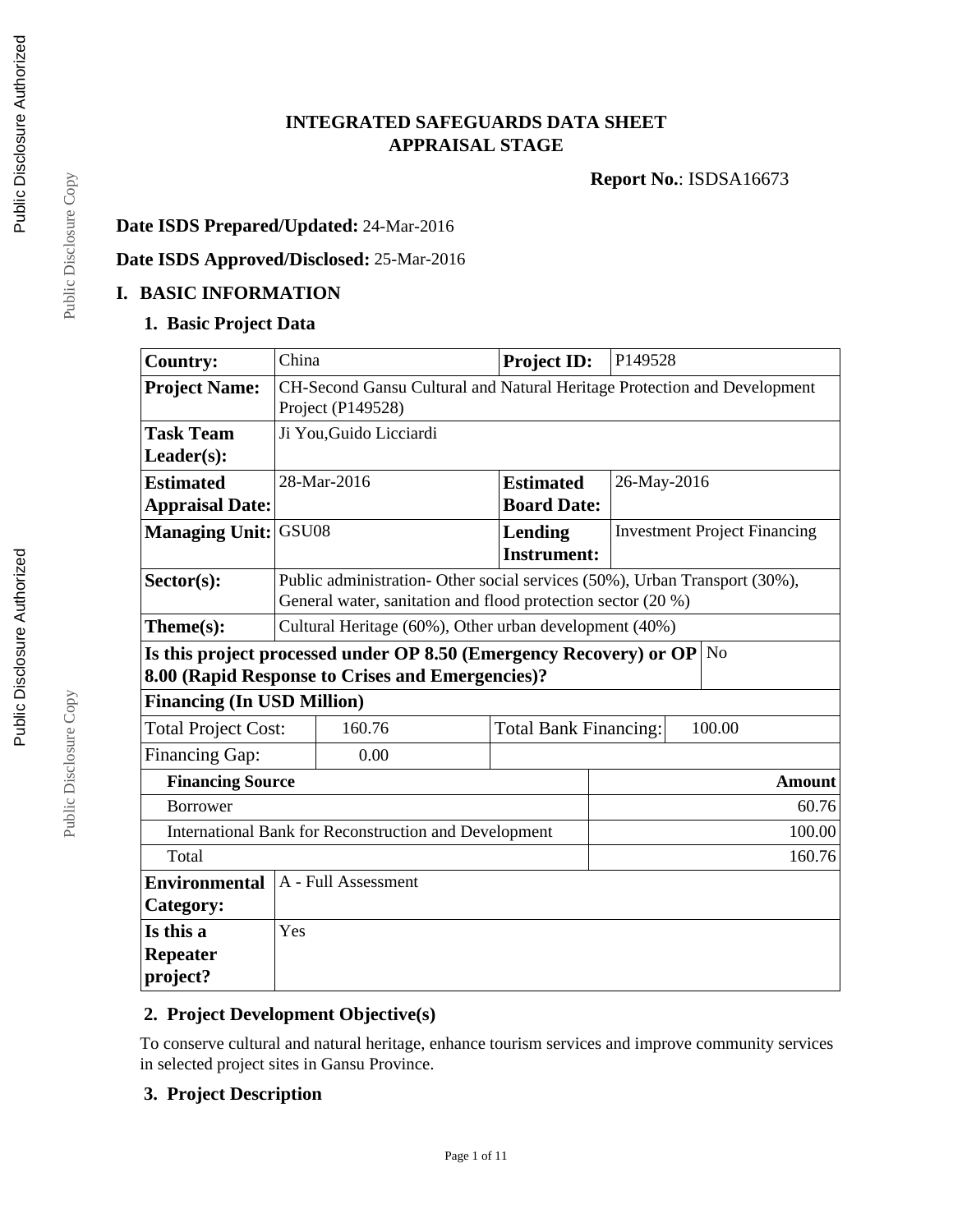The Longdongnan Regional Strategic Planning Study for the Cultural and Natural Heritage Conservation and Sustainable Tourism Development (Longdongnan Regional Study) provided the basis to screen sites for inclusion in the project. The selected sites have a complete set of planning tools to expedite implementation, including heritage conservation and development plans at both county and site levels, as well as tourism development plans at both county and site levels. Of the sites identified based on the above, sites with higher development potential, including attractiveness for private sector investments, job creation, and income generation for local communities, were prioritized.

Six sites have been selected for inclusion in the project as bellow;

| Kongtong District:        | Kongtong Mountain Cluster of Historic Buildings,                 | 5A |
|---------------------------|------------------------------------------------------------------|----|
| Jinchuan County:          | Hundred Mile Grottoes Corridor Conservation,<br>4Α               |    |
| <b>Zhuanglang County:</b> | Yunya Temple Cultural Heritage and Scenic Area,                  | 4A |
| <b>Tanchang County:</b>   | Guan'egou Ethnic Cultural and Natural Heritage Conservation,     | 4A |
| <b>Kangxian County:</b>   | Yangba Natural Heritage Conservation,<br>4A                      |    |
| <b>Hezheng County:</b>    | Hua'er Traditional Music Conservation and Inheritance Program 4A |    |

The three project components described below would blend investments in sites and communities with capacity building.

Component 1: Heritage Conservation and Tourism Services Improvement (Component cost US \$117.72 million, IBRD share US\$73.77 million). This component will support Carrying out of site conservation and protection activities, construction, upgrading and/or rehabilitation of basic infrastructure and services facilities in Project Sites, consisting of, inter alia::

i.) Protection and conservation of cultural and natural heritage and cultural relics, including the carrying out of studies on Project-related activities and the design of cultural heritage preservation programs;

ii.) Construction, rehabilitation and/or upgrading of tourist roads, footpaths, pedestrian bridges, and scenic lookouts, including associated equipment;

iii.) Provision and upgrading of services including water supply, drainage, wastewater collection and disposal, solid waste collection, power, and tourist signage, including associated equipment;

iv.) Construction and/or rehabilitation of selected scenic areas's administration facilities, museums, heritage and service centers, and parking space associated thereto;

v.) Implementation of mitigation measures and works for natural heritage aimed at landslides, floods, and other natural hazards; including associated equipment.

vi.) Development of a tourism information system and website for each of the Project Sites, which is fully integrated with the province-wide Gansu E-Tourism system.

Component 2: Community Basic Services Delivery (Component cost US\$28.69 million, IBRD share US\$17.98 million). This component will support construction, upgrading and/or rehabilitation of basic infrastructure, and provision of basic services to the communities in the Project Sites, consisting of, inter alia: (a) improvement of pavement for village access roads; (b) provision of water supply, wastewater collection and disposal; (c) solid waste collection and sanitation improvements; (d) street lighting; (e) construction of a wastewater collection network in Kongtong Scenic Area; (f) construction of a wastewater treatment plan along with a water collection network in Hua'er Songmingyan Scenic Area; and (g) construction of village classrooms for teaching and practicing local intangible cultural heritage.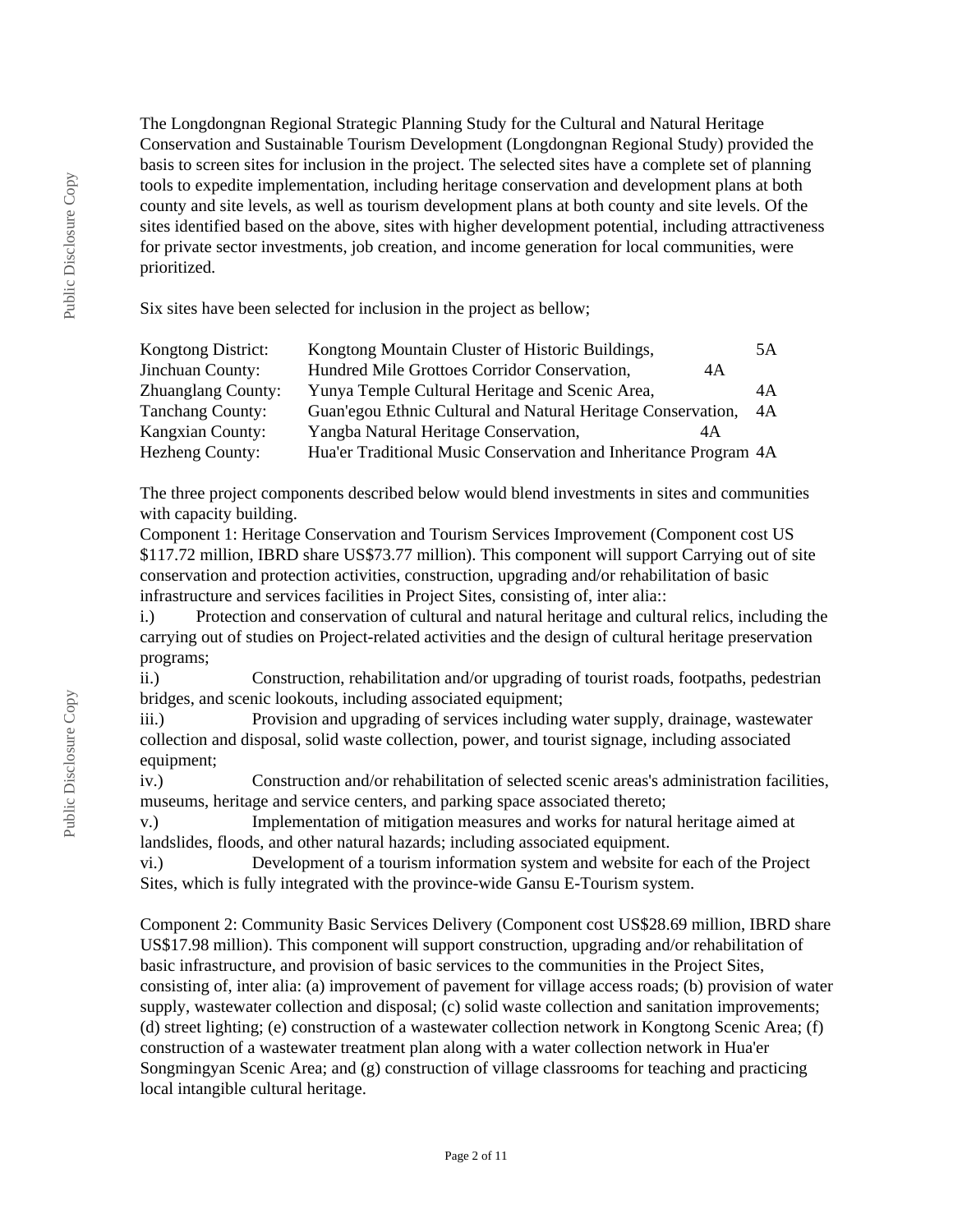Component 3: Capacity Building, Institutional Strengthening, and Project Management Support (Component cost US\$8.00 million, IBRD share US\$8.00 million). This component consists of:

i.) Provision of training to selected Project-related staff, scenic area administrators and operators, as appropriate, on cultural relic protection, natural heritage protection, intangible cultural heritage preservation, scenic area management, tourism development strategies, and tourism products and market development.

ii.) Provision of: (a) training to residents of local communities in the Project Sites on topics related to, inter alia, the start-up or expansion of locally-owned and tourism-related small businesses, business skills for participation in tourism, and protection of intangible cultural practices; and (b) technical assistance to local communities for incubating community-level small business associations and cooperatives.

iii.) Provision of Project management support and technical assistance on, inter alia: (a) design review; (b) project management, monitoring and supervision; (c) construction supervision; (d) independent monitoring of the implementation of environmental and social safeguards; and (e) project reporting.

iv.) Carrying out of studies on heritage preservation and the culture of local ethnic minorities, as well as on the overall management of scenic sites (including asset management).

## **4. Project location and salient physical characteristics relevant to the safeguard analysis (if known)**

The project is scattered in several areas in east, southeast and central area of Gansu Province, middle west of China. The biggest concentration is in Pingliang Prefecture, eastern part of the province on loess plateau in cold temperate zone with semi-wet climateand annual precipitation of 420-600mm. Two project counties are in Longnan Prefecture, southeast of Gansu, at the foot of Qingling mountain with wet warm temperate climate and annual precipitation of 580-750 mm. The reminder is located in central Gansu on loess plateau with semi-arid to arid climate and annual average precipitation down to around 200mm. The project area is relatively poor and has more than 20 ethnic minority groups.

### **5. Environmental and Social Safeguards Specialists**

Meixiang Zhou (GSU02)

Xin Ren (GEN02)

| <b>6. Safeguard Policies</b>           | Triggered? | <b>Explanation (Optional)</b>                                                                                                                                                                                                                                                                                                                                                                                                                                                  |
|----------------------------------------|------------|--------------------------------------------------------------------------------------------------------------------------------------------------------------------------------------------------------------------------------------------------------------------------------------------------------------------------------------------------------------------------------------------------------------------------------------------------------------------------------|
| Environmental<br>Assessment OP/BP 4.01 | Yes        | Activities proposed include conservation of cultural relics,<br>rehabilitation of existing roads/paths, and construction of<br>new roads/foot paths, tourism and sanitation facilities in<br>natural reserves, national scenic/geological parks or local<br>drinking water protection area. Given the cultural,<br>historical and natural significance and sensitivity of the<br>sites involved, activities and limited capacity at local<br>level, a category A was assigned. |
|                                        |            | One Environmental Assessment (EA) report has been<br>prepared to consolidate all subprojects?? domestic EAs.<br>An Environmental and Social Management Plan (ESMP)<br>was developed which includes general mitigation<br>measures and site-specific measures as well as monitoring                                                                                                                                                                                             |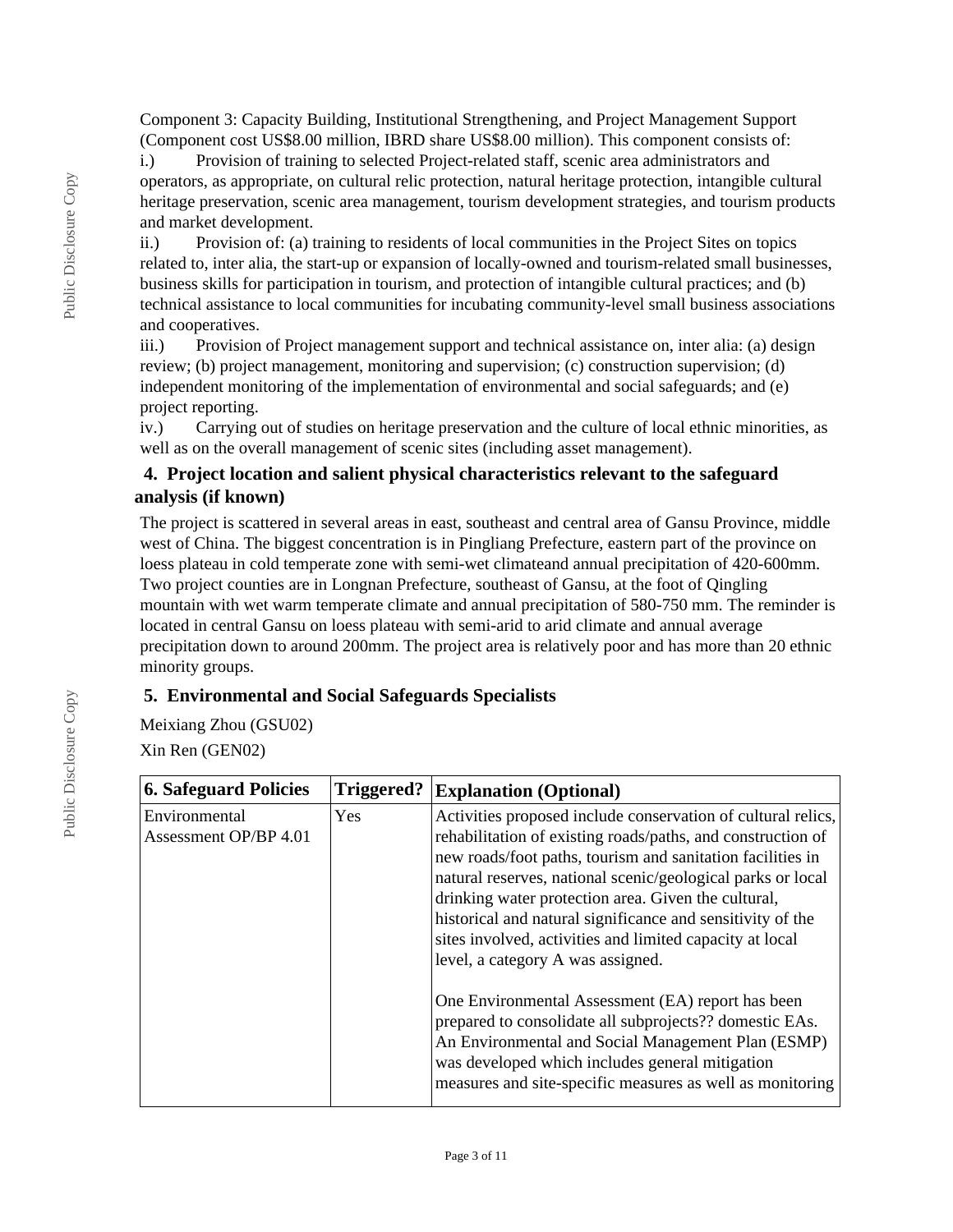|                                               |     | for each subproject, taking into account the WB??s<br>Environmental, Health and Safety (EHS) Guidelines<br>applicable to the project.                                                                                                                                                                                                                                                                                                                                                                                                                                                                                                                                                                                                                                                                                                                                                                                                                                                                                                                                                                                                                                                                                                                                                                                           |
|-----------------------------------------------|-----|---------------------------------------------------------------------------------------------------------------------------------------------------------------------------------------------------------------------------------------------------------------------------------------------------------------------------------------------------------------------------------------------------------------------------------------------------------------------------------------------------------------------------------------------------------------------------------------------------------------------------------------------------------------------------------------------------------------------------------------------------------------------------------------------------------------------------------------------------------------------------------------------------------------------------------------------------------------------------------------------------------------------------------------------------------------------------------------------------------------------------------------------------------------------------------------------------------------------------------------------------------------------------------------------------------------------------------|
| Natural Habitats OP/BP<br>4.04                | Yes | Project activities include small scale civil work such as<br>foot paths in peripheral zones of natural reserves of<br>national/provincial level or national scenic/geological<br>parks or provincial drinking water protection areas for the<br>nearby county towns. According to the WB policies, the<br>OP 4.04 is triggered. Relevant mitigation measures and<br>monitoring requirement have been included in the ESMP.                                                                                                                                                                                                                                                                                                                                                                                                                                                                                                                                                                                                                                                                                                                                                                                                                                                                                                      |
| Forests OP/BP 4.36                            | No  | Not applicable                                                                                                                                                                                                                                                                                                                                                                                                                                                                                                                                                                                                                                                                                                                                                                                                                                                                                                                                                                                                                                                                                                                                                                                                                                                                                                                  |
| Pest Management OP 4.09                       | No  | Not applicable                                                                                                                                                                                                                                                                                                                                                                                                                                                                                                                                                                                                                                                                                                                                                                                                                                                                                                                                                                                                                                                                                                                                                                                                                                                                                                                  |
| Physical Cultural<br>Resources OP/BP 4.11     | Yes | Activities proposed include conservation of provincial<br>and county level physical cultural resources as defined by<br>this OP. More details can be seen under II A below. A<br>cultural resource management plan has been developed<br>and included in the ESMP.                                                                                                                                                                                                                                                                                                                                                                                                                                                                                                                                                                                                                                                                                                                                                                                                                                                                                                                                                                                                                                                              |
| Indigenous Peoples OP/<br>BP 4.10             | Yes | The Bank OP 4.10 policy is triggered. The project will<br>support Tanchang county for ethnic cultural heritage<br>protection and Hezheng county for traditional music<br>conservation and inheritance. There are various ethnic<br>minority groups such as Tibetan, Dongxiang and Hui<br>minorities in 1566 households with 6901 people in 7<br>villages of these project counties. A social assessment has<br>been conducted and confirmed the presence of these<br>ethnic minorities which meet the requirements for the<br>Bank OP 4.10 IP term only in the identified seven villages<br>amongst all the 30 project villages. A free prior informed<br>consultation was done with ethnic minorities in all the 7<br>project villages, social risks and impacts were assessed,<br>an ethnic minority development plan has been prepared to<br>mitigate social risks and promote positive social impacts<br>and benefits for ethnic minority people. Various activities<br>and community-based organizations have been included<br>in the EMDP for intangible cultural heritage protection<br>and economic opportunities for these ethnic people and<br>their communities. According to the SA findings, there<br>will be no other ethnic minorities to be triggered in the<br>project areas, so there is no need for an IPPF. |
| <b>Involuntary Resettlement</b><br>OP/BP 4.12 | Yes | By project appraisal, through optimization of design and<br>selection of location, the project civil works will be<br>constructed on existing land in scenic areas which are<br>already state owned land or ready-for-use collective land<br>for village level infrastructure. However, some of the                                                                                                                                                                                                                                                                                                                                                                                                                                                                                                                                                                                                                                                                                                                                                                                                                                                                                                                                                                                                                             |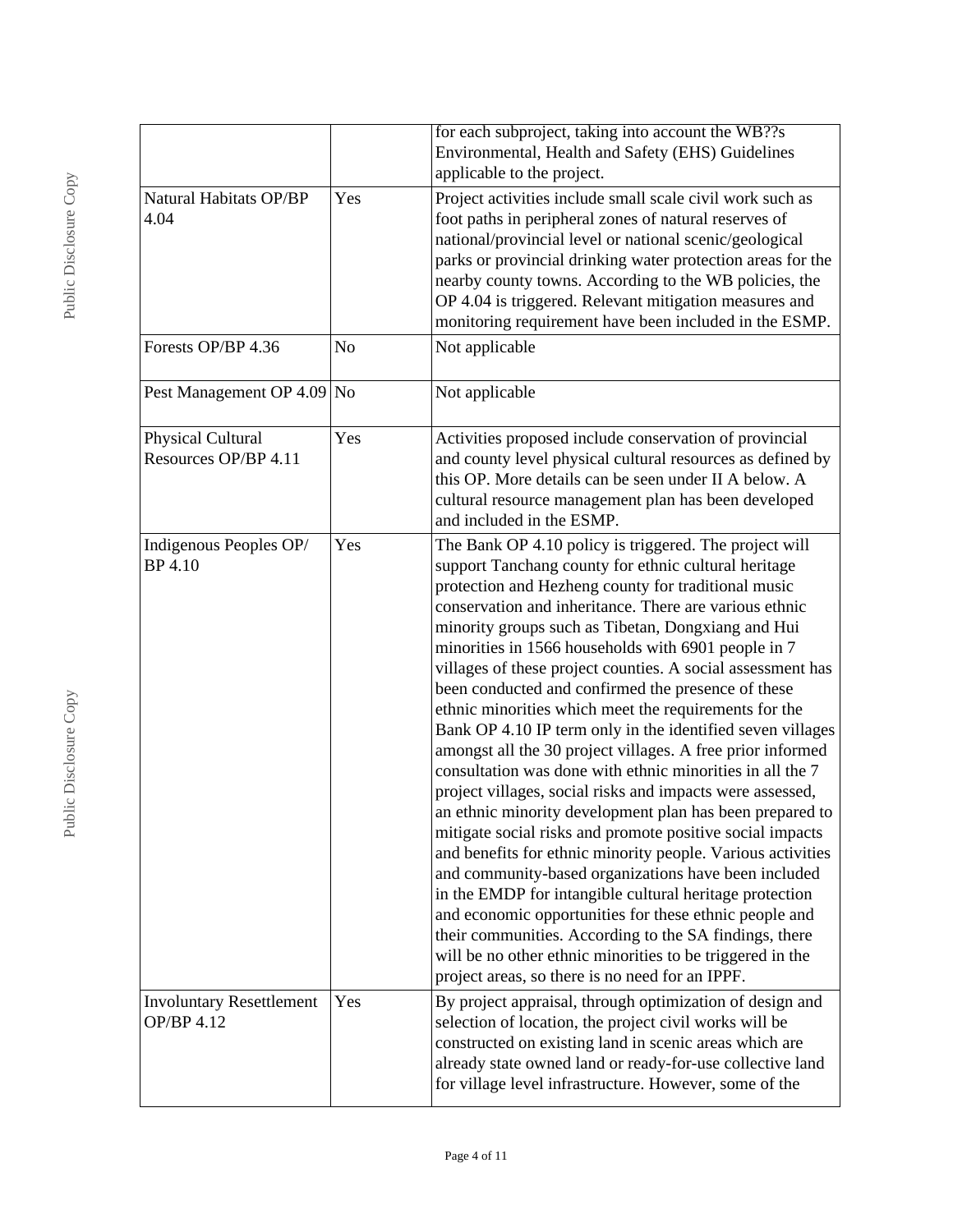|                                                   |                | specific locations of land to be used for the project may be<br>adjusted during project implementation, such as new<br>paths and small bridges, small scale of local cultural<br>exhibition centre, and tourism facilities. A resettlement<br>policy framework thus has been prepared to address |
|---------------------------------------------------|----------------|--------------------------------------------------------------------------------------------------------------------------------------------------------------------------------------------------------------------------------------------------------------------------------------------------|
|                                                   |                | potential emerging land demands during project<br>implementation. The RPF sets measures and procedures<br>to be followed so as to mitigate negative impacts of<br>involuntary resettlement.                                                                                                      |
| Safety of Dams OP/BP<br>4.37                      | No             | The proposed project investment will not involve or link<br>to dams defiled in OP/BP 4.37.                                                                                                                                                                                                       |
| Projects on International<br>Waterways OP/BP 7.50 | N <sub>0</sub> | Not applicable                                                                                                                                                                                                                                                                                   |
| Projects in Disputed<br>Areas OP/BP 7.60          | N <sub>o</sub> | Not applicable                                                                                                                                                                                                                                                                                   |

## **II. Key Safeguard Policy Issues and Their Management**

## *A. Summary of Key Safeguard Issues*

#### **1. Describe any safeguard issues and impacts associated with the proposed project. Identify and describe any potential large scale, significant and/or irreversible impacts:**

#### Environment

The project will bring overall positive impacts on the environment through the conservation of cultural relics and traditional houses, the upgrading and paving of access roads, building of sewage treatment facilities, and landscaping. Current impacts of local residents and tourists on the environment will be mitigated through the provision of key environmental services such as sewage interception and treatment, solid waste collection and disposal, and power supply. Tourist impact on the sites will be controlled through the provision of fencing, pathways and signage.

However, there is risk of damage to physical cultural heritage from repair, reconstruction and inadequate protection of chance-finds during construction. Inappropriate restoration that does not match the original architecture style and color can be a threat too. Similarly, renovation of traditional buildings with inferior materials or without expert guidance may result in the irreversible loss of valuable heritage. This risk will be mitigated through close involvement of the cultural relic bureaus at each level in the design review and approval, and through prequalification of contractors for conservation works as well as strict site supervision following the ESMP.

The adverse environmental impacts at each site from project works are not significant due to the small scale, as shown by experience of the First Gansu project on cultural heritage, and can be readily mitigated or managed. Impacts during construction mainly include damage to cultural resources by improper repair, noise and dust, wastewater discharge, vegetation loss, and off site impacts from borrow and disposal pits on water and soil erosion. Major impacts during operation include air pollution and noise from traffic on new roads, sewage and solid wastes from tourist facilities and home stay, and social and environmental impacts induced by influx of tourists once the project completes.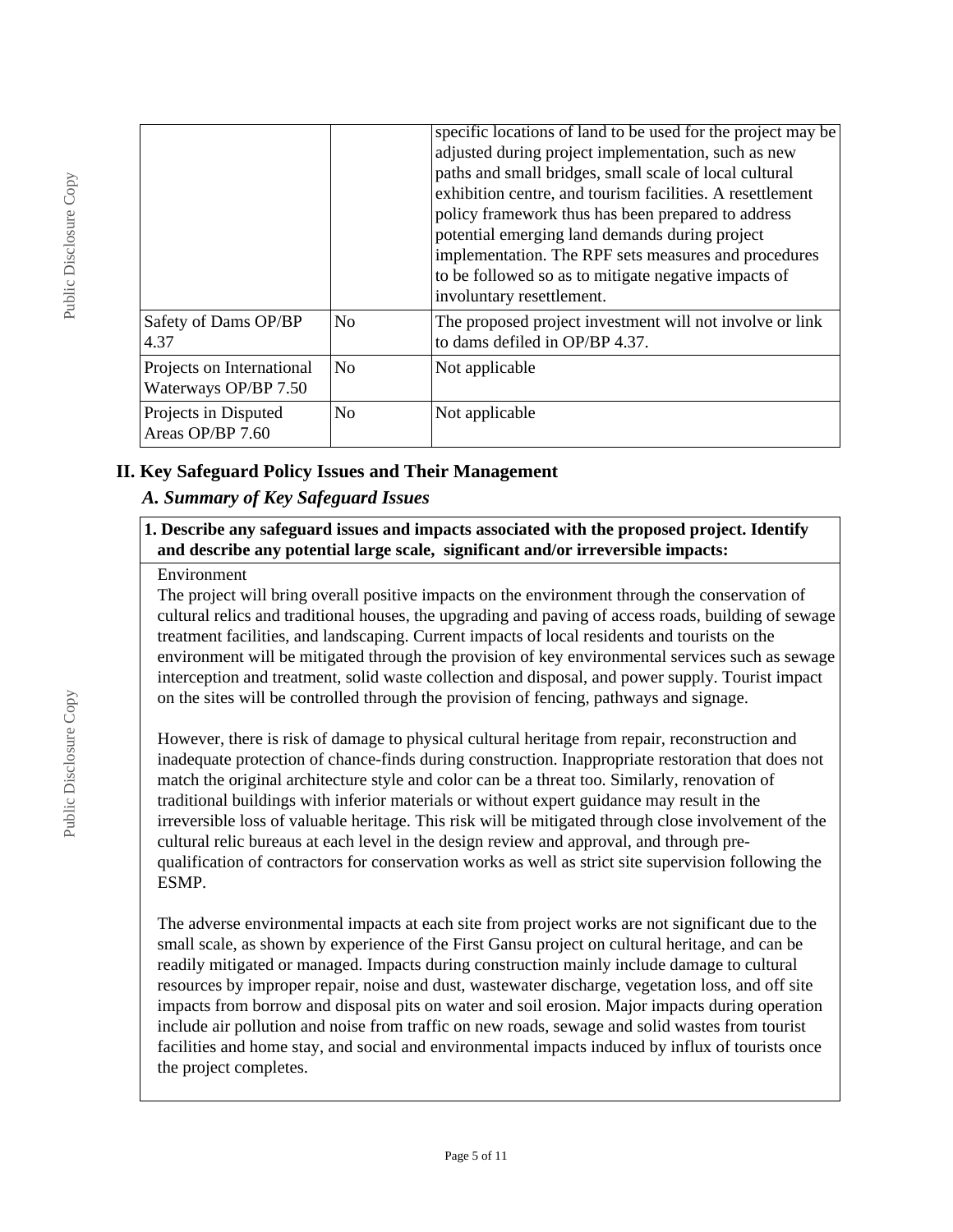#### Social issues

The project will have significant positive impacts through improvement of cultural heritage protection, local accessibility and support to tourism and community development. Specific positive impacts include improved road accessibility and safety, better tourism services and supporting facilities, as well as new opportunities of employment and income for local people to involve in project construction during implementation and tourism service provision in the long term. There were totally 707,000 people living in poverty by Chinese official poverty line in 2014 in the 6 project counties and district, with a poverty incidence of 22%. This accounts for about 16.8% of whole Gansu provincial poor people which was 4,170,000 in 2014. The project will make big contributions to local poverty reduction with better facilities, services and income resources for local people in project areas. Negative impacts include risks associated with intervention in 7 ethnic minority villages out of the total 30 project villages, dust and noise pollution, temporary and partial roads blockage, and traffic jams during project construction.

There are 6901 Tibetan, Hui and Dongxiang minority people present in 1566 households in 7 villages of Tanchang and Hezheng Counties. There are Tibetan minority people in Luren, Xinping and Yuezangfu villages of Guan??e??gou subproject of Tanchang County. In these village, Tibetan people account for 73 to 100% of the total villagers respectively. In another 4 villages in Songming subproject area of Hezheng County, there are concentrated presence of Dongxiang and Hui ethnic people in project communities, they account for 33 to 86% of total villagers in Dashanzhuang, Cheba, Bianpo and Ketuo villages. These ethnic minority groups all meet the definition of the Bank IP term.

In addition, the project will construct some civil works. Although by appraisal the civil works will be all constructed on existing land with no need for additional land acquisition or resettlement. Nevertheless future land acquisition and resettlement which can??t be determined by project appraisal might emerge given possible adjustment of location selected for the civil works during project implementation.

### **2. Describe any potential indirect and/or long term impacts due to anticipated future activities in the project area:**

#### Environment

While the project is expected to bring overall positive long-term environmental and social benefits, there are some potential long-term and indirect impacts mainly due to tourism development. Disposal of garbage and manure collected from the tourism area, over influx of tourists that exceed carrying capacity and environmental facilities of scenic areas might have long term impacts on the environment and various protected areas such as natural reserves, drinking water protection zone and geological formation in geo parks. These may threaten the natural beauty or cultural heritage of the site, and the surrounding environment. However, at each site under various protected areas, zoning and their enforcement have been in place for years to control induced development.

#### Social

(1) The change to identified location of civil works during project implementation potentially may cause additional land demanding for involuntary resettlement.

(2) Influx of migrant workers during the project construction period and increasing influx of tourists may have some impact on local social security, cultural shocks to ethnic minorities, and even epidemic disease expansion.

(3) With the development of the scenic spot attracting more and more tourists, the influx of the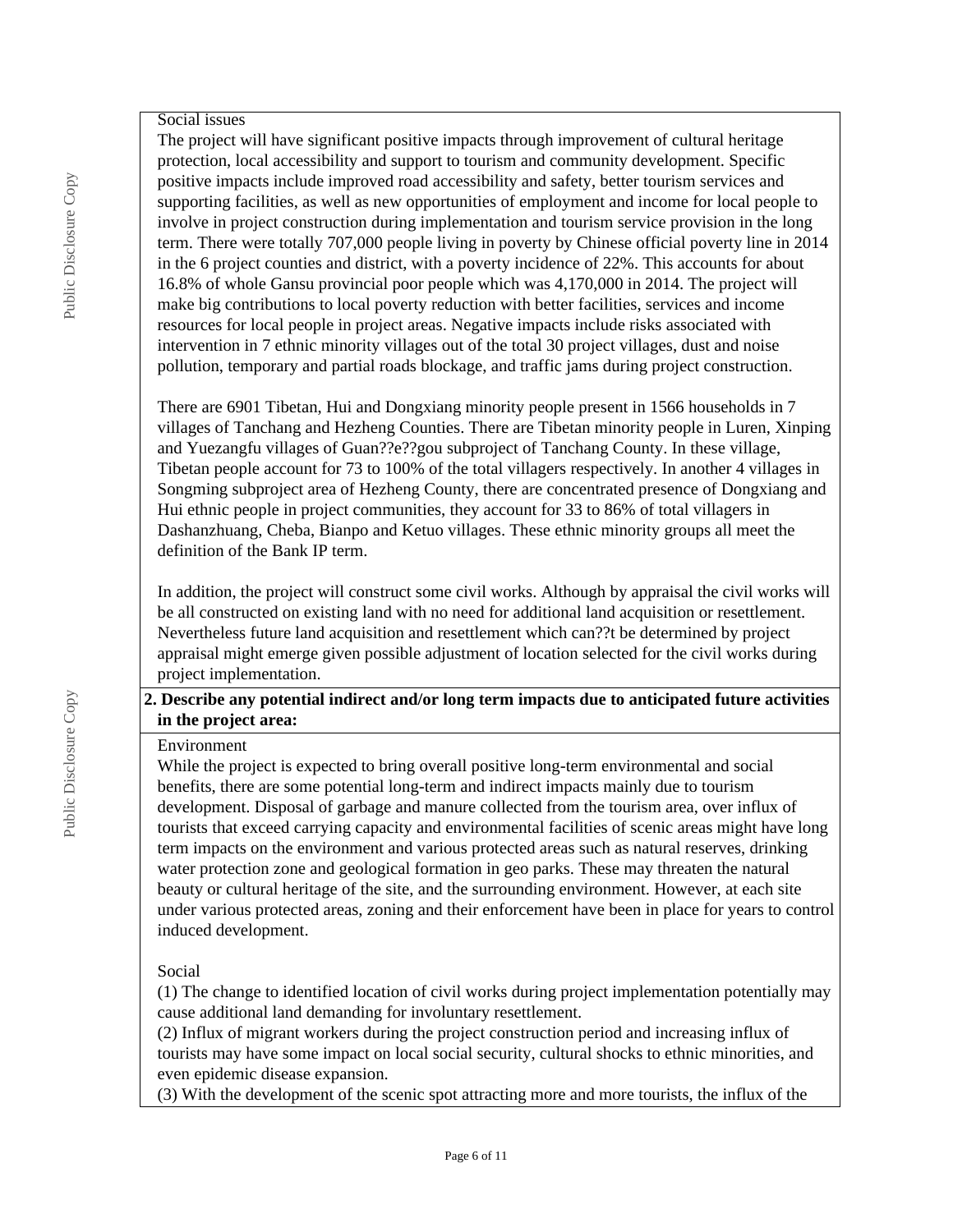external culture and tourism consumers may increase the price of local goods and business moral standards. The issues of value and moral degradation may arise.

## **3. Describe any project alternatives (if relevant) considered to help avoid or minimize adverse impacts.**

The EA process has played a key role in optimizing the project scope and design. Several activities originally proposed were within the control zone of cultural relics, buffer zone of provincial nature reserves and certain zone of national geo parks/wetland (e.g. in Kang County) where the types of activities proposed are not allowed by applicable national regulations. These proposals were either dropped, relocated or adjusted to ensure legal compliance domestically. For acceptable activities proposed, various alternatives, including a 'no project' scenario, have been identified and compared during the EA process in order to avoid or minimize potential adverse environmental and social impacts. Different sites for several subprojects were compared from environmental point of view. Different types of latrine available were compared, namely, conventional dry latrine, standard flush toilet, and so called eco-toilet using foam to collect wastes, with recommendations made based on local situation, cost and environmental consideration. Major available technologies for small scale on-site sewage treatment were analyzed and compared too. The recommended options are those environmentally sounder, more economically viable and more adapted to local conditions.

#### **4. Describe measures taken by the borrower to address safeguard policy issues. Provide an assessment of borrower capacity to plan and implement the measures described.**

#### Environment

Following the requirements of Bank??s safeguard policies and relevant domestic regulations, the Environmental Assessment (EA) was prepared by a certified EA firm with recent experience in other Bank projects. Based on the EA, an Environmental and Social Management Plan (ESMP) has been developed, taking into account the applicable WB??s Environmental, Health and Safety (EHS) Guidelines. General mitigation measures were developed into Environmental Code of Practice (ECOP) to deal with civil work impacts common to all subprojects. Site-specific measures were devised to mitigate potential impacts on various protected areas (natural reserves, geo-park, drinking water protection areas etc) identified in the EA process. In addition, the ESMP includes Physical Cultural Resources (PCR) Management Plan, learning from experiences from recent WB projects in China on PCR protection. A social impacts management plan is also included, taken mitigation measures from the social assessment report.

The provincial PMO is the same one for Gansu Cultural Heritage and Tourism Development Project- Phase I, just completed in 2015. It has adequate experience with the WB safeguard. However, most of the project counties/sites are new to the WB project and their PMOs have little knowledge about the WB safeguard policies and requirements. The Bank team provided training on safeguard and will continue capacity building in safeguard preparation and implementation throughout the project cycle. An environmental training plan was designed as part of the ESMP to guide training of all parties involved in the project (PMOs, contractors, supervisors etc) to enhance their capacity to address potential impacts and environmental issues during the implementation.

### Social

To comply with the Bank IP policy requirement, social assessment has been conducted. As part of the SA, free, prior and informed consultations were done with ethnic minority people in the 7 ethnic minority villages. Based on the SA, an ethnic minority development plan has been prepared by a professional consulting team under the coordination of the PMO and deemed satisfactory to the Bank requirements. The EMDP includes measures to ensure that project activities shall be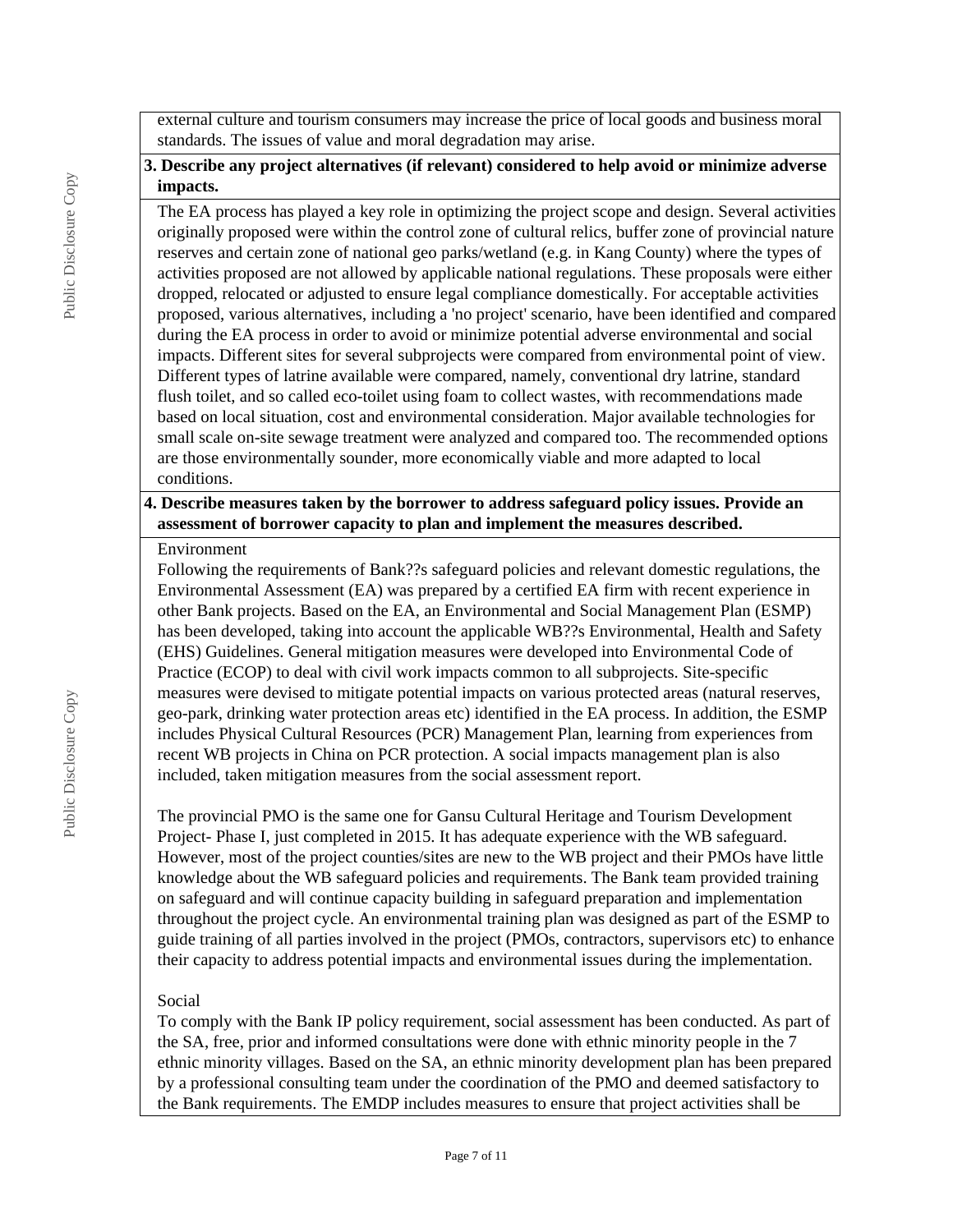fairly offered to all the 7 ethnic communities in a culturally appropriate way and promote benefits and participation of ethnic minority people (both men and women) in the project. Priorities will be given to these ethnic and vulnerable people in project villages in terms of jobs, livelihood development or restoration and other economic opportunities resulting from the project, in particular, ethnic intangible cultural heritage protection and promotion via development of local performing arts and tourism-oriented souvenirs. Also the project will support a number of awareness raising and skills training, hands-on advisory services for local intangible cultural heritage protection and promotion, foster community-based organizations, and promote tourismrelated services and local products development for the ethnic communities.

Implementation of the EMDP will be monitored by the PMOs, the Bank task team and external independent consultants. For the rest 23 project villages, a social action plan has also been prepared. and incorporated in the ESMP, FSR and reflected in the project procurement plan with specific activities and budgets. These instruments are to mitigate negative social impacts and risks, and to promote local people's economic opportunities and cultural heritage protection, communitybased organizations and tourism service-driven livelihoods.

A resettlement policy framework (RPF) has been prepared to address future possible land acquisition and resettlement although all the known locations for the project civil works are on existing ready-for-use land and do not need additional acquisition. The RPF describes the overall legal framework, planning principles, procedures, compensation and rehabilitation approach, consultation and participation requirements, grievance redress mechanisms, organization and monitoring arrangements.

The Provincial PMO has rich experience in preparing and implementing World Bank financed projects. They have and will continue to provide training and guidance for county/district level of PMOs. The PMO has also agreed to hire an external social consulting team for technical support in dealing with social aspects of the project. Each PMO has delegated a staff to take charge of social safeguards management. The PMOs have prepared a SA with a social action plan, EMDP and RPF.

## **5. Identify the key stakeholders and describe the mechanisms for consultation and disclosure on safeguard policies, with an emphasis on potentially affected people.**

### Environment

For this project, the key stakeholders include local communities who live in and around the project sites. Public disclosure and consultation has been conducted two rounds during EA preparation as per the Bank requirement for category A project. The first round was conducted during November 2015 in all project counties and cities as well as at provincial level with project information and a briefing on potential impacts disclosed at official websites of local government/PMOs and notice boards of affected communities. The second round was during January- February of 2016 with the full draft EA/ESMP being disclosed at official websites with announcement in local newspaper, TV and notice boards of local communities concerned in all project localities. Public consultation that follow suit was carried out using a combination of questionnaire survey, expert consultation, workshops and public meetings. Public consultations have focused more on affected people instead of local officials. Their concerns and suggestions have been incorporated into the EA and the development of the ESMP. The details on public consultations is available in the EA report. The English version of EA/ESMP was first sent to the Bank Infoshop on 25 January 2016 and redisclosed later when the EA/ESMP was updated and revised.

#### Social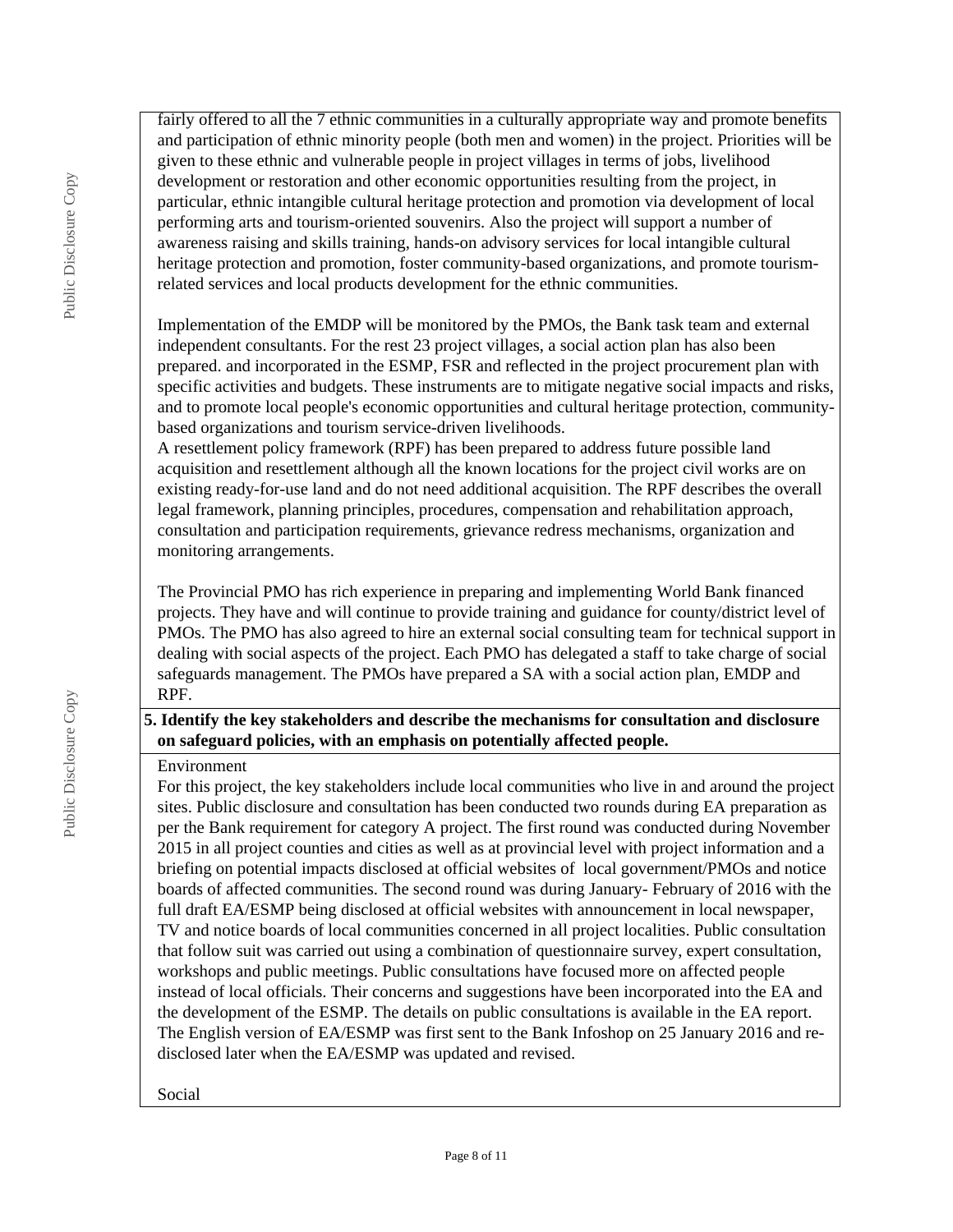A social assessment report, ESMP, EMDP and RPF were prepared after intensive consultation with local stakeholders in the project areas. These social instruments are planned to disclose locally in PMO's government website on Jan 20, 2016 and made accessible to general public and disclosed in the Bank InfoShop on January 24 and the ESMP on January 25, 2016.

Grievance Redress. A mechanism has been established for grievance redress. Grievances can be filed both orally and in writing. Starting at village and neighborhood committee level, the grievances can be elevated to county/district, city level if they are not satisfied with the resolution at the lower level. The affected people could also file their cases in court if they are not happy with the resolution by the project authority. All grievances and their resolution will be recorded. This mechanism has been disclosed to the local population.

### *B. Disclosure Requirements*

| Environmental Assessment/Audit/Management Plan/Other                                                                       |             |  |  |  |  |
|----------------------------------------------------------------------------------------------------------------------------|-------------|--|--|--|--|
| 18-Jan-2016<br>Date of receipt by the Bank                                                                                 |             |  |  |  |  |
| Date of submission to InfoShop<br>25-Jan-2016                                                                              |             |  |  |  |  |
| For category A projects, date of distributing the Executive<br>05-May-2016<br>Summary of the EA to the Executive Directors |             |  |  |  |  |
| "In country" Disclosure                                                                                                    |             |  |  |  |  |
| China                                                                                                                      | 20-Jan-2016 |  |  |  |  |
| Comments:                                                                                                                  |             |  |  |  |  |
| <b>Resettlement Action Plan/Framework/Policy Process</b>                                                                   |             |  |  |  |  |
| Date of receipt by the Bank                                                                                                | 08-Jan-2016 |  |  |  |  |
| Date of submission to InfoShop<br>24-Jan-2016                                                                              |             |  |  |  |  |
| "In country" Disclosure                                                                                                    |             |  |  |  |  |
| China<br>20-Jan-2016                                                                                                       |             |  |  |  |  |
| Comments:                                                                                                                  |             |  |  |  |  |
| <b>Indigenous Peoples Development Plan/Framework</b>                                                                       |             |  |  |  |  |
| Date of receipt by the Bank                                                                                                | 09-Jan-2016 |  |  |  |  |
| Date of submission to InfoShop                                                                                             | 24-Jan-2016 |  |  |  |  |
| "In country" Disclosure                                                                                                    |             |  |  |  |  |
| China                                                                                                                      | 20-Jan-2016 |  |  |  |  |
| Comments:                                                                                                                  |             |  |  |  |  |
| If the project triggers the Pest Management and/or Physical Cultural Resources policies, the                               |             |  |  |  |  |
| respective issues are to be addressed and disclosed as part of the Environmental Assessment/<br><b>Audit/or EMP.</b>       |             |  |  |  |  |
| If in-country disclosure of any of the above documents is not expected, please explain why:                                |             |  |  |  |  |

# *C. Compliance Monitoring Indicators at the Corporate Level*

| <b>OP/BP/GP 4.01 - Environment Assessment</b>             |                     |  |  |       |  |
|-----------------------------------------------------------|---------------------|--|--|-------|--|
| Does the project require a stand-alone EA (including EMP) | $Yes \times 1$ No I |  |  | -NA I |  |
| report?                                                   |                     |  |  |       |  |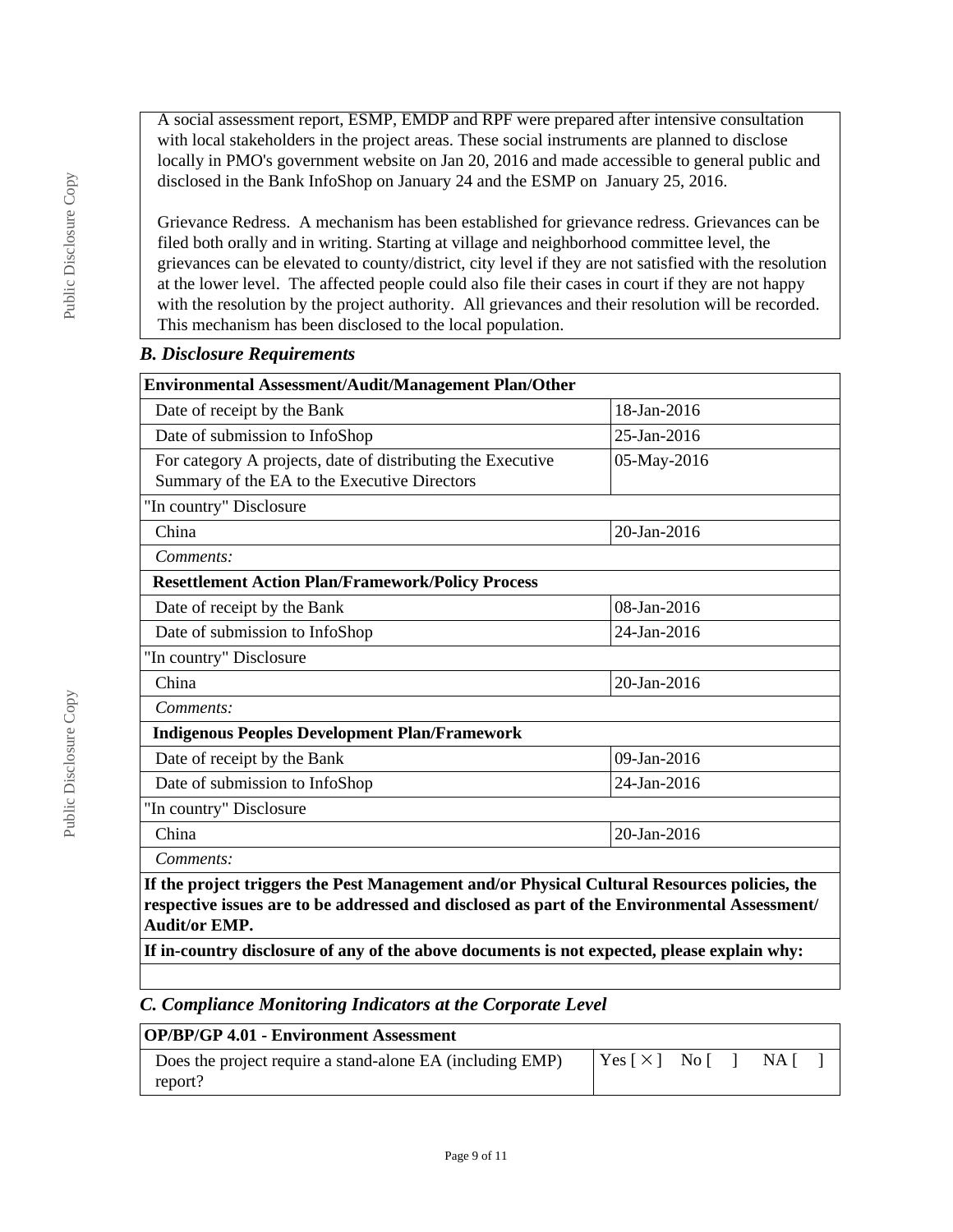| If yes, then did the Regional Environment Unit or Practice<br>Manager (PM) review and approve the EA report?                                                                              | Yes $[\times]$ No $[\ ]$                 |                                                   | NA [                                        |
|-------------------------------------------------------------------------------------------------------------------------------------------------------------------------------------------|------------------------------------------|---------------------------------------------------|---------------------------------------------|
| Are the cost and the accountabilities for the EMP incorporated<br>in the credit/loan?                                                                                                     | Yes [ $\times$ ]                         | No <sub>1</sub><br>$\mathbf{I}$                   | NA <sub>1</sub>                             |
| <b>OP/BP 4.04 - Natural Habitats</b>                                                                                                                                                      |                                          |                                                   |                                             |
| Would the project result in any significant conversion or<br>degradation of critical natural habitats?                                                                                    | Yes $\lceil \quad \rceil$                | $\text{No} [\times]$                              | NA <sub>1</sub>                             |
| If the project would result in significant conversion or<br>degradation of other (non-critical) natural habitats, does the<br>project include mitigation measures acceptable to the Bank? | Yes $\lceil \quad \rceil$                |                                                   | No [ ] NA $[\times]$                        |
| <b>OP/BP 4.11 - Physical Cultural Resources</b>                                                                                                                                           |                                          |                                                   |                                             |
| Does the EA include adequate measures related to cultural<br>property?                                                                                                                    | Yes $[\times]$ No $[\ ]$                 |                                                   | NA [<br>$\mathbf{1}$                        |
| Does the credit/loan incorporate mechanisms to mitigate the<br>potential adverse impacts on cultural property?                                                                            | Yes [ $\times$ ]                         | $\overline{N}$ o $\overline{[}$<br>$\mathbf{1}$   | NA <sub>[</sub> ]                           |
| <b>OP/BP 4.10 - Indigenous Peoples</b>                                                                                                                                                    |                                          |                                                   |                                             |
| Has a separate Indigenous Peoples Plan/Planning Framework<br>(as appropriate) been prepared in consultation with affected<br><b>Indigenous Peoples?</b>                                   | Yes $\lceil \times \rceil$ No $\lceil$ 1 |                                                   | NA <sub>1</sub>                             |
| If yes, then did the Regional unit responsible for safeguards or<br>Practice Manager review the plan?                                                                                     | Yes [ $\times$ ]                         | No [                                              | NA [<br>$\overline{\phantom{a}}$            |
| If the whole project is designed to benefit IP, has the design<br>been reviewed and approved by the Regional Social<br>Development Unit or Practice Manager?                              | Yes $\lceil \quad \rceil$                | $Nof$ ]                                           | $NA \upharpoonright \times \upharpoonright$ |
| <b>OP/BP 4.12 - Involuntary Resettlement</b>                                                                                                                                              |                                          |                                                   |                                             |
| Has a resettlement plan/abbreviated plan/policy framework/<br>process framework (as appropriate) been prepared?                                                                           | Yes $\lceil \times \rceil$               | $\overline{1}$<br>$\overline{N}$ o $\overline{[}$ | NA <sub>1</sub>                             |
| If yes, then did the Regional unit responsible for safeguards or<br>Practice Manager review the plan?                                                                                     | Yes $\lceil \times \rceil$ No $\lceil$   | $\Box$                                            | NA <sub>1</sub><br>$\overline{\phantom{a}}$ |
| Is physical displacement/relocation expected?                                                                                                                                             |                                          |                                                   | Yes [ ] No [ ] TBD $[\times]$               |
| Provided estimated number of people to be affected                                                                                                                                        |                                          |                                                   |                                             |
| Is economic displacement expected? (loss of assets or access to<br>assets that leads to loss of income sources or other means of<br>livelihoods)                                          | Yes [                                    | $\left  \right $ No $\left[ \right $              | $TBD \mid \times \mid$                      |
| Provided estimated number of people to be affected                                                                                                                                        |                                          |                                                   |                                             |
| The World Bank Policy on Disclosure of Information                                                                                                                                        |                                          |                                                   |                                             |
| Have relevant safeguard policies documents been sent to the<br>World Bank's Infoshop?                                                                                                     | Yes [ $\times$ ]                         | $\overline{N}$ o $\overline{[}$<br>1              | NA <sub>[</sub> ]                           |
| Have relevant documents been disclosed in-country in a public<br>place in a form and language that are understandable and<br>accessible to project-affected groups and local NGOs?        | Yes $[\times]$                           | $\overline{N}$ o $\overline{[}$<br>$\Box$         | NA [                                        |